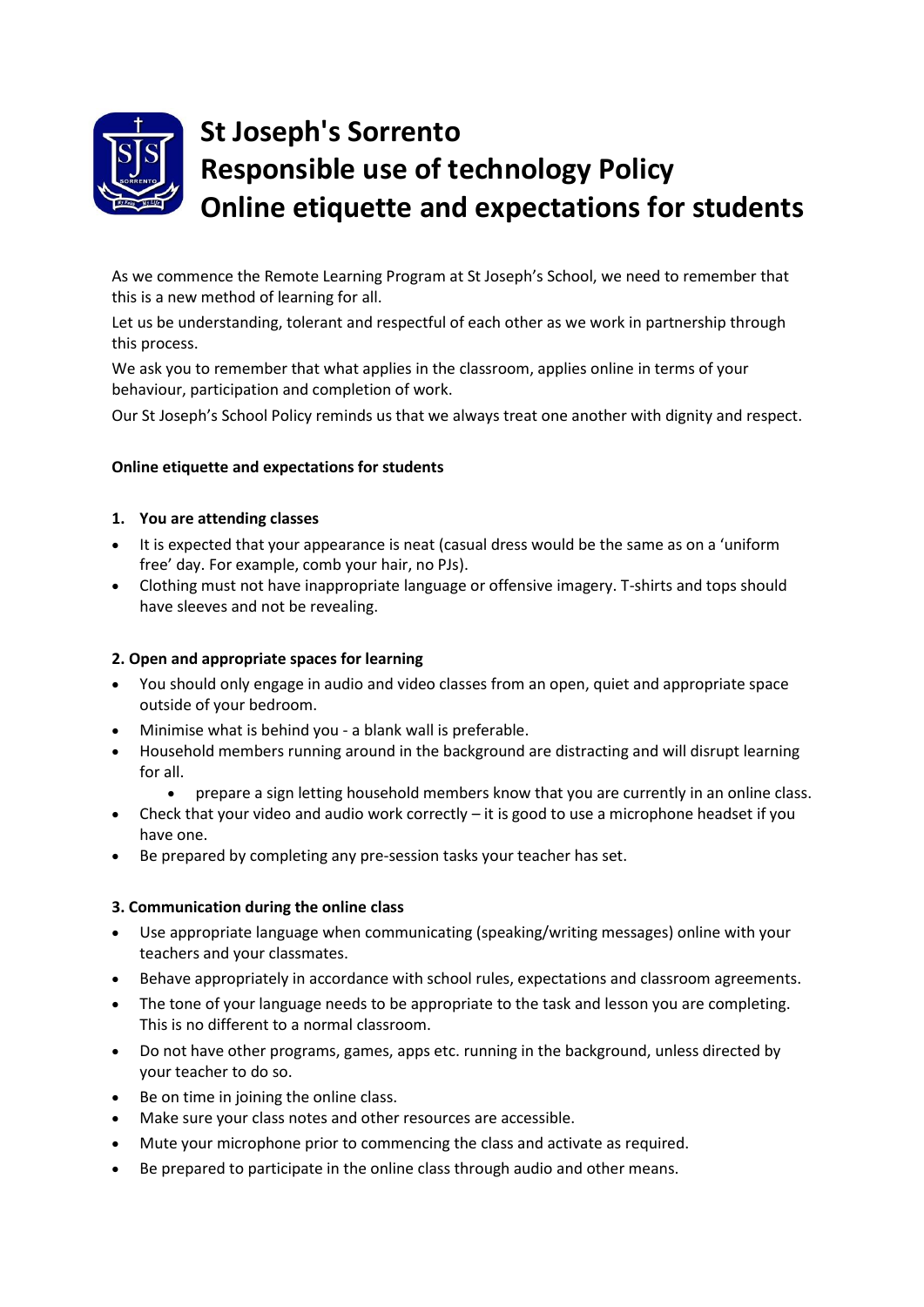- Note any questions that you might have during the session and wait for the designated question and answer time, unless otherwise stipulated by your teacher.
- Remain calm: if you experience a technology fail or feel frustrated, be patient with yourself and your teacher. This is new. Everyone is adjusting. You may need to shut the program down and start again.

# **4. Online safety**

## **a. Planning for safety**

- Ensure your parents and family members are aware of the school expectations when working online.
- Talk with your parents and develop family expectations for screen time, sharing working spaces, using security controls and boundaries for social media use.
- Refer to the [Top 5 online safety tips for kids](https://www.esafety.gov.au/sites/default/files/2020-03/eSafety_Ed%20Kids%20TT%20Poster.pdf) and consider developing a personal safety plan. Discuss and share this with your family.
- Use only credible sources for content searches online.

### **b. What to do if you feel unsafe online**

- If you feel unsafe online or an incident occurs, stay calm and don't try to deal with the situation alone.
- Let your parents/carers, teacher or other adult know as soon as possible. They will be able to assist you to report the incident **following school procedures** or b[y making a report](https://www.esafety.gov.au/report) to the [eSafety Commissioner.](https://www.esafety.gov.au/)

### **c. Respectful online participation for learning and wellbeing**

- All video, chat and direct messages will be monitored. Please remember to act within school expectations.
- Whatever goes online stays online? Take pride in yourself as a member of the St Joseph's School community.

# **You must not:**

- re-post a message that was sent to you privately, without the permission of the sender.
- take or distribute photos, sound or video recordings of anyone connected to the St Joseph's School or other people, including background figures and voices, without their express written permission.
- upload/post/email images, video or sound, containing members of St Joseph's School staff and students onto social media platforms (e.g. Snapchat, TikTok, Facebook, YouTube) or any other website or app, without their authorisation and the authorisation of the St Joseph's School.
- make deliberate attempts to disrupt other people's use of ICT.
- make a request or respond to a request from teachers, counsellors, administrators and other school staff to be 'friends' on social media.

#### **5. Privacy**

Our school ICT Use Agreement Policy requires you to take reasonable steps to protect the personal information that is held from misuse and unauthorised access.